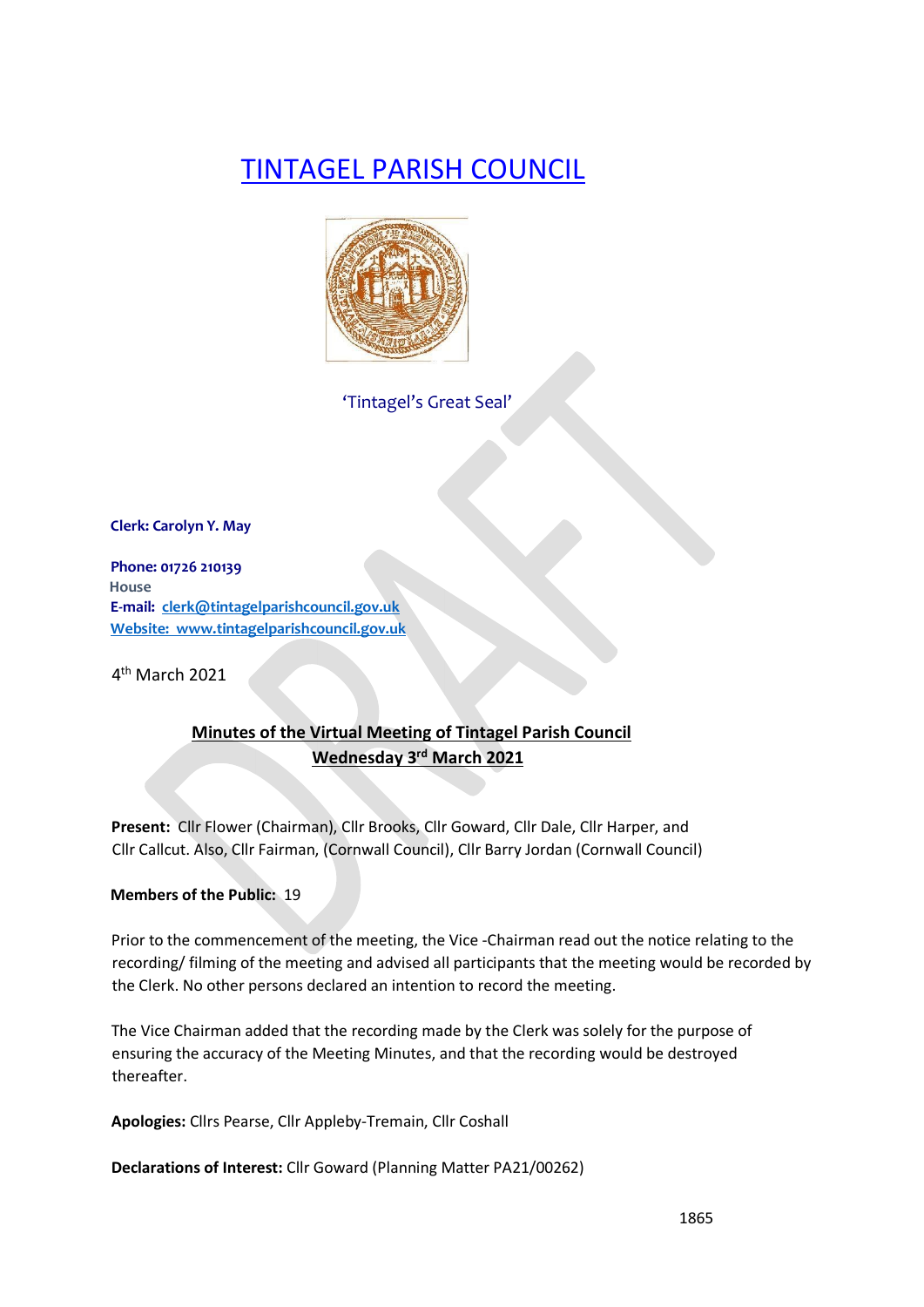#### **Invitation to members of the public to speak prior to the meeting:**

**Mrs Susan Weight** (Trethevy Resident) – Mrs Weight addressed the meeting in relation to the parking issues at Trethevy. Mrs Weight had forwarded photographs that were taken in August, September, and October 2020. These showed the nature of the parking on verges in the area of Trethevy. Mrs Weight highlighted the dangers in the area. She added that during the summer season there is constant noise from car horns; people opening their car door into the road; people walking in the middle of the road into on-coming traffic and car alarms sounding. The car park is sited at the top of a hill, on a blind bend.

Despite the County Council having placed parking restrictions at the site for a month in 2020, motorists continued to park at the site, removing the bollards in order to enable entry.

**Tess Beaumont** (Trethevy Resident**) –** Ms Beaumont also sent photographs and can substantiate the comments made by Mrs Weight. She added that there is a safety mirror opposite the entrance to her property. Motorists habitually park in front of the mirror and this, in turn, creates problems for the residents as they attempt to leave their property, which is on a tight bend in the road. The parking issues extend from the bus stop up to the entrance of the Trewethick campsite, and sometimes extend beyond that entrance.

**Cllr Barry Jordan –** Cllr Jordan stated that he had received a great deal of correspondence from Trethevy residents and has witnessed the situation during the summer. He added that this was an extremely dangerous situation, which has to be remedied quickly. The responsibility for installing a car park does not lie with Cornwall Council. Cllr Jordan's suggestion, during a meeting with PC Councillors and Mr Oliver Jones (Cormac), was that the owners of St Nectan's Glen should work with local farmers in order to identify a suitable site for off-road parking. He added that he did not know if this had been acted upon however, Cllr Jordan anticipated that the situation will be substantially worse this year with increased numbers of visitors to the area. He emphasised that it was imperative that the road is kept clear to prevent a potentially fatal accident at the site.

**Cllr Goward -** Cllr Goward advised the meeting that, at the site meeting with Mr Jones, it was stated (by Mr Jones) that the signage placed at the site had, in fact, had no effect because of the lack of an appropriate Road Traffic Order to enforce the same. Attendees at the meeting had also been advised that the cost of a traffic order was so great that it was not worth pursuing. Also, he added that local farmers had, in fact been approached, however nobody was willing to sell land for a car parking area. It had also been suggested to Mr Jones that a 'herring bone' car parking scheme could have been placed at the area close to the bus stop. Unfortunately, Mr Jones had not favoured that idea.

The Clerk highlighted the fact that, on two previous occasions, the Parish Council had reported the issue of dangerous parking at the site, to Cornwall Council.

At that juncture, the Clerk requested permission to bring the matters under 'Correspondence' to the top of the agenda, to follow discussion of the Minutes for the last meeting. The reason for the request was to enable matters relating to the extant discussion, to be considered. It was **agreed** that this would be acceptable.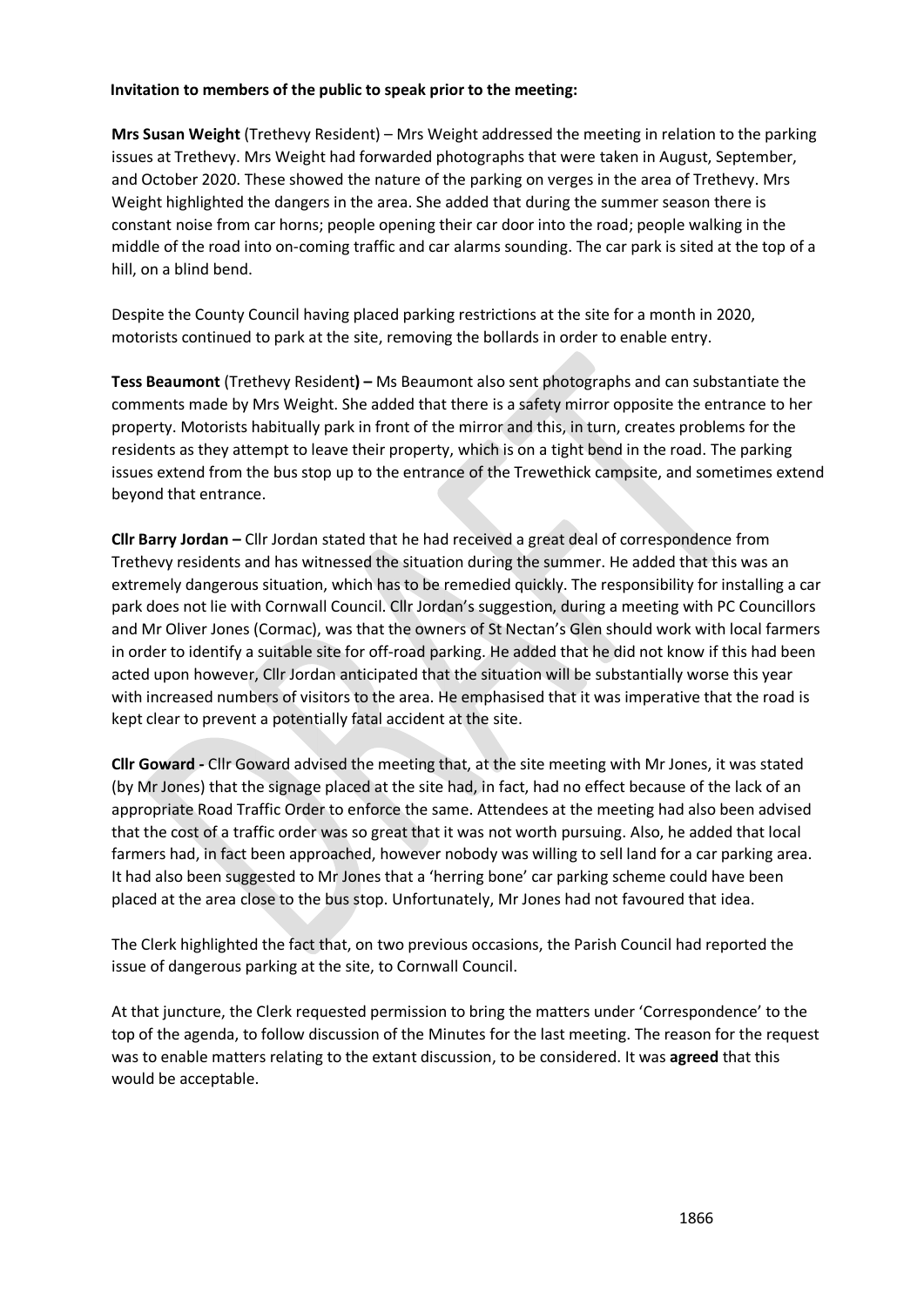#### **AGENDA**

#### **MINUTES**

#### **Minute 98 – 2020/21**

The Minutes from the Parish Council Meeting, held on the  $3<sup>rd</sup>$  February 2021 were considered by Members, on a page-by-page basis. No comments were raised in respect of the same.

It was **proposed** by Cllr. Goward, **seconded** by Cllr. Brooks and RESOLVED that the minutes for the 3rd February 2021 be signed as a true record of the meeting. Six in favour and one abstention. **Carried**.

### **Minute 99 – 2020/21**

The Minutes from the Extra Parish Council Meeting, held on the 12th February 2021 were considered by Members, on a page-by-page basis. No comments were raised in respect of the same.

It was **proposed** by Cllr. Goward, **seconded** by Cllr. Brooks and RESOLVED that the minutes for the 12th February 2021 be signed as a true record of the meeting. Six in favour and one abstention. **Carried**.

### **CORRESPONDENCE**

The Clerk advised the meeting that there had been a great deal of correspondence and concern in relation the parking problems at both Trethevy and Bossiney. She felt that the matters could not be satisfactorily discussed during a five/ ten-minute slot on the monthly meeting agenda. The Clerk, therefore, suggested that the Parish Council might like to consider calling an Extra Meeting for the sole purpose of discussing the parking problems at the two sites. The Clerk articulated her feeling that it would be advantageous to call such a meeting, and that it should be held sooner rather than later.

Members **agreed** that an Extra Meeting would be a good way forward and requested the Clerk arrange the same. It was suggested that representatives from both Highways and the Police should be invited to attend, along with Cllr Jordan. Cllr Fairman was also invited to attend.

The Clerk stated that she would endeavour to arrange the meeting as soon as possible and would post the details on the Tintagel Parish Council website.

#### **CORNWALL COUNCIL REPRESENTATIVE**

Cllr Mould did not attend the Meeting.

Cllr Fairman was invited to address the meeting. He reminded attendees that there will be Town and Parish Elections on 6<sup>th</sup> May 2021. It must be noted at this point that those persons wishing to stand for election must submit their Nomination Papers by the 8<sup>th</sup> April 2021.

An allowance has been agreed, under the COVID 19 Regulations. Rather than obtaining ten signatures from Parishioners (to support an application), this has been reduced to two. Nomination Forms can be obtained from Cornwall Council but have not yet been issued. It is understood that all Clerks will be forwarded a number of application packs for existing Members, and an additional number for distribution to interested parties.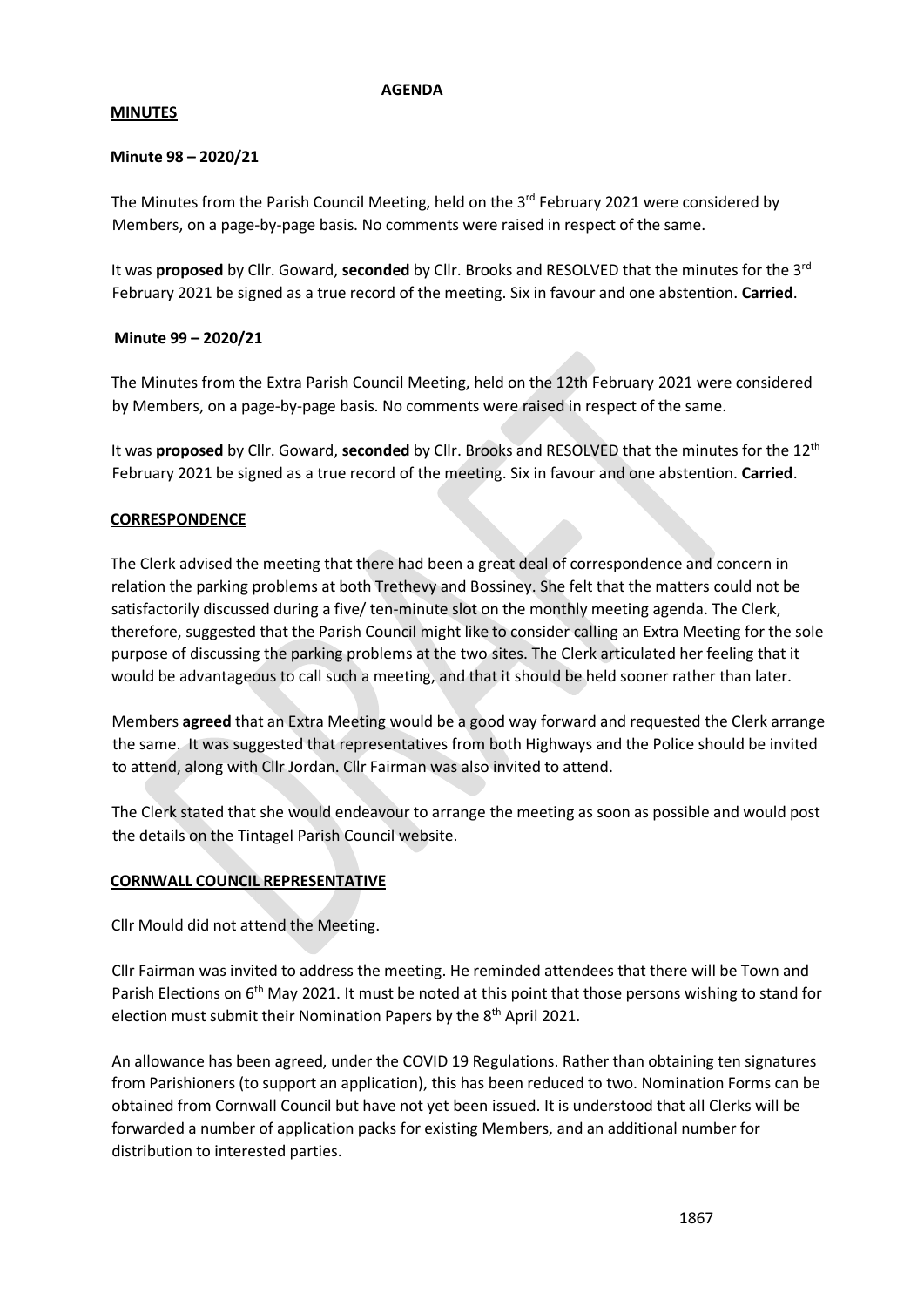Cllr Brooks thanked the County Councillors for heir input into the meeting.

### **VICE CHAIRMAN's REPORT**

Cllr Brooks commenced his report by stating that a few things had happened over the last week, in connection with parking at Trethevy and Bossiney.

It has come to the attention of the Parish Council that a number of false allegations have been levelled at Cllr Brooks by a Parishioner. These comments have openly questioned the integrity of Cllr Brooks. This conduct was predicated on the publication of a video made by Cllr Brooks, in relation to parking problems at Bossiney.

Cllr Brooks had been publicly accused of being a good friend of the solicitor, who works for St Nectan's Glen. That statement is false. Cllr Brooks stated that he had only met the gentleman on one occasion, at a meeting at which Cllr Goward, Mr Oliver Jones and Cllr Jordan were also in attendance.

It has also been alleged that Cllr Brooks must be a good friend of Mr Hutchison because they are both members of the Rotary Club. Cllr Brooks stressed that he is not, and never has been, a member of the Rotary Club.

It was also alleged that the meeting at Trethevy (ibid) was a 'secret meeting'. Cllr Brooks stated that the assertion is also untrue and highlighted the fact that Cllr Jordan could back Cllr Brooks up on that point (Cllr Jordan nodded his assent). The meeting had been called by Mr Oliver Jones (Highways) and any person wishing to attend had been at liberty to do so. Four Parish Councillors had indicated an intention to attend but only two did so.

At the meeting relating to the parking issues at Trethevy, Cllr Brooks also spoke with Mr Jones in respect of the parking problems at Bossiney. Mr Jones advised him that he (Mr Jones) was unaware of the problem at Bossiney and suggested that any evidence of the same, should be forwarded to Mr Jones. Cllr Brooks shot the video on his dashcam as evidence of the problem.

Cllr Brooks highlighted the fact that the Parishioner had placed the false comments on Facebook and that the post had initially been seen by Cllr Brooks daughter who suffers with anxiety. The comments had upset her greatly. That conduct is not clever. Furthermore, ninety people who use that particular Facebook site had made comments (many unacceptable) on the erroneous and libellous allegations – one of whom was a Parish Councillor from a neighbouring Parish. Nobody had bothered to check the truth of the statements published and, indeed, the author had used a false name.

Cllr Brooks asked those present to forward any photographs of parking issues at Trethevy/ Bossiney to either Mr Jones or the Parish Clerk.

# **MEMBER ENTERS THE MEETING**

**19.42 hrs - Cllr Flower entered the meeting** at this point, having experienced difficulty in accessing the same via the link provided. He thanked Cllr Brooks for managing the meeting and took over responsibility for the same.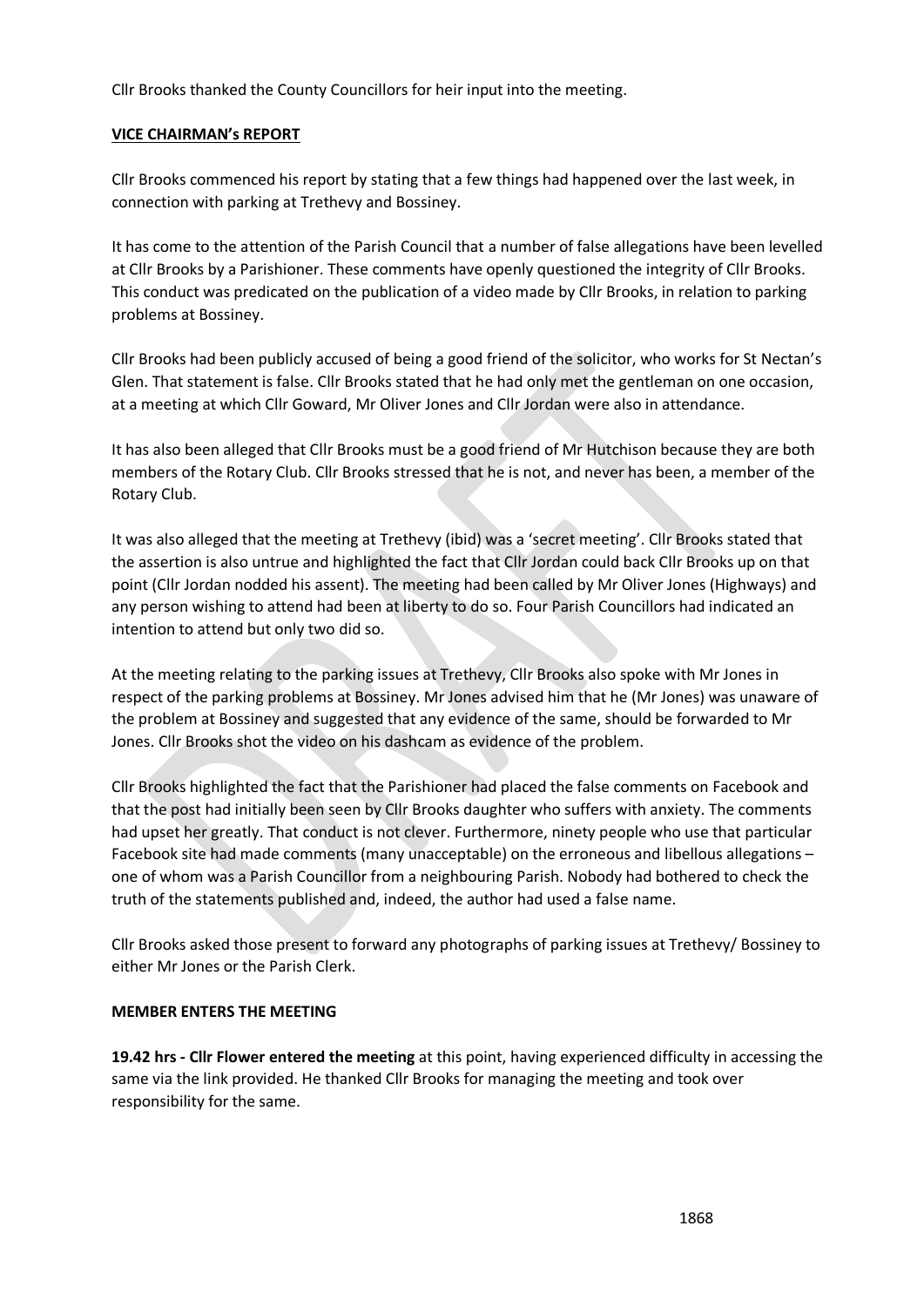#### **PLANNING APPLICATIONS**

### **Minute 100 – 2020/21**

**PA21/01266** - It was **proposed** by Cllr. Goward, **seconded** by Cllr. Brooks and RESOLVED that there would be no objection to the application. Unanimous. **Carried.**

### **Minute 101 – 2020/21**

**PA21/01013** - It was **proposed** by Cllr. Goward, **seconded** by Cllr. Brooks and RESOLVED that there would be no objection to the application. Unanimous. **Carried.**

#### **MEMBER ENTERS THE MEETING**

**19.46 hrs – Cllr Pearse entered the meeting -** having experienced difficulty in accessing the same via the link provided.

### **Minute 102 – 2020/21**

**Cllr Goward** declared an interest in relation to this matter. **Cllr Flower** declared an interest in relation to this matter.

This matter relates to an application to demolish an existing garage and to create a two-storey extension to the gable end of the building.

Cllr Harper stated that there seemed little room at the site and felt that the extension would be very close to the next-door property.

**PA21/010262** - It was **proposed** by Cllr. Brooks, **seconded** by Cllr. Harper, and RESOLVED that this matter would 'be left on the table'. Five in favour and two abstentions (interests declared). **Carried**

# **PLANNING DECISIONS -** Noted

# **ACCOUNTS PAYABLE**

**Accounts Payable –** Appendix E (as published) plus an additional invoice for £4, 027.

#### **Minute 103– 2020/21**

Members considered the schedule of payments to be made. It was proposed by Cllr Brooks, seconded by Cllr Goward and RESOLVED that the schedule of accounts, at would be accepted. Unanimous. **Carried.** 

#### **BUILDING MATTERS AT TREVENA SQUARE**

Cllr Goward raised the issue of the recent building of steps and the breach of the boundary between the new housing development at Trerammet and Trevena Square.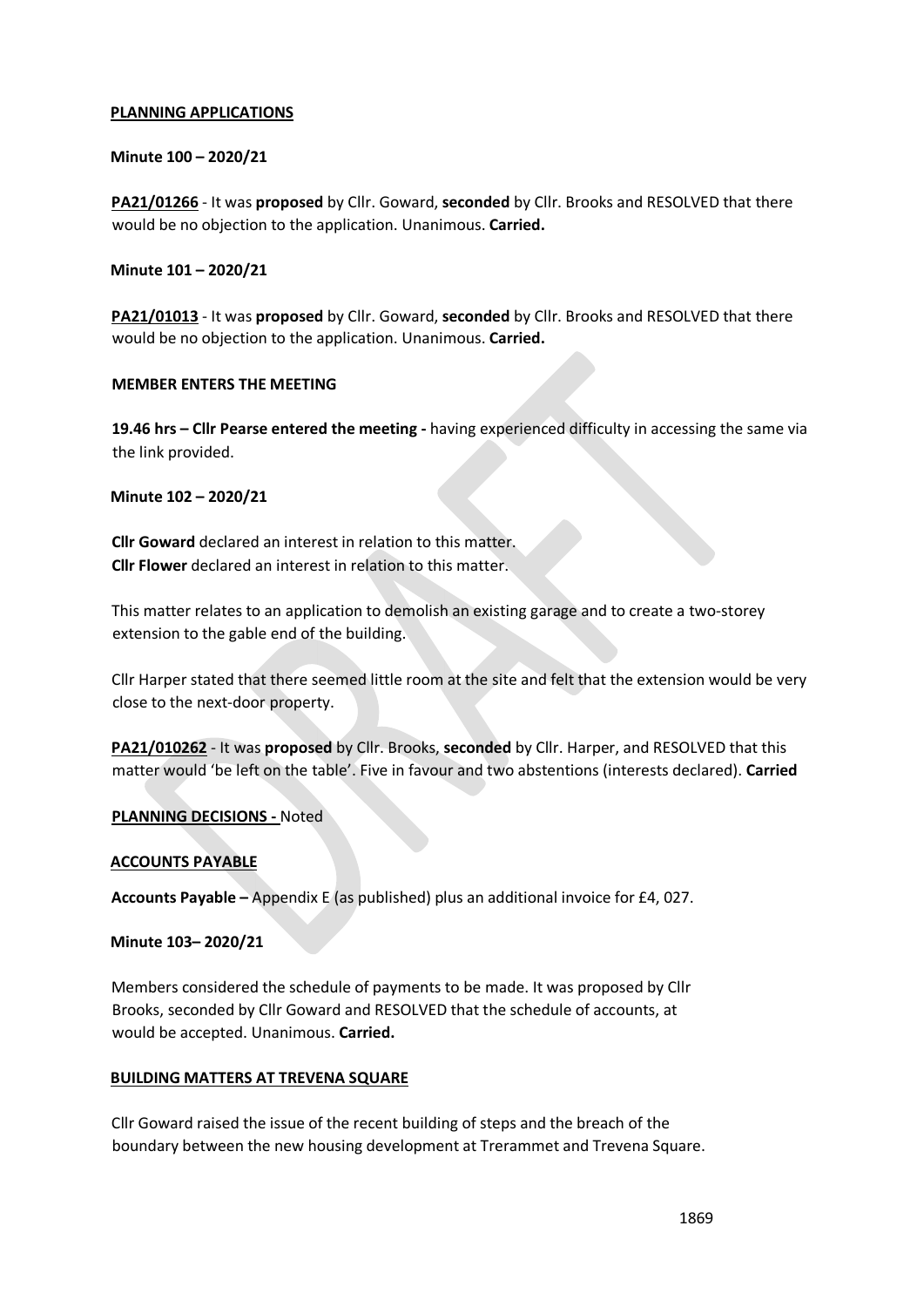Cllr Goward reported that the initial opening made by the developer had now been boarded up, but that a second opening had been made at the bottom end of the car park. It has been noted that a path had been beaten through to the 'Badger Run'. It has been noted that, either side of the gap there are open spaces where no vegetation is growing, it seems clear that this is intended as a future access onto the Parish Council's land.

The Clerk advised that she had written to the developer who, in turn, had contacted Cornwall Council, the latter having indicated its refusal to remove the unlawful access and that the next step was that the Clerk should correspond with that body in respect of the matter.

Cllr Goward highlighted that, on looking at the plans for the site, part of the development includes an old hotel. He also asked where the affordable housing was at the location? There seemed nothing on the plans to indicate this. Cllr Harper advised the meeting that a second sign had now been placed at the site, which highlighted the availability if affordable housing (four one-bedroom flats and two semidetached houses).

Cllr Callcut asked if it would not be better to let residents have a footpath from the estate to Fore Street. Cllr Goward advised that there was already a footpath, which runs from the bottom of Molesworth Street to the back of the Tintagel Arms. It was **agreed** the clerk would correspond with Cornwall Council to request that the 'stile' at the rear of the Tintagel Arms be replaced with an appropriately constructed stile. The current obstruction is essentially a concrete wall with two scaffolding poles and the nature of the same represents a danger to users of the path.

Cllr Jordan advised the meeting that he had been in touch with the S.106 Office about the development and that he had received an email, which he would forward to the Clerk. The number of affordable houses has been reduced from 6 to 4, the S.106 monies have not yet been paid and the original footpath has to be reinstated, precisely where it was. The newly created footpaths are to be closed.

# **RETURN TO PHYSICAL MEETINGS**

The Clerk advised the Meeting that a notification had been received from CALC, in which Clerk had been advised of the need to return to physical meetings in May 2021. The legislation governing the right to conduct meetings virtually (the Covid Act 2020) expires in May and no extension to the same has been agreed – although the Association of Local Councils is currently petitioning the Government on this matter.

The Parish Council now has to consider the manner in which it wishes to re-establish physical meetings; the location of meetings and the manner in which COVID 19 rules can be safely implemented.

It has been suggested that the TCH could be used for PC meetings, however, minor works would have to be carried out in order to maximise space. This is a cosmetic exercise. However, it will be necessary to consider the purchasing of suitable tables and chairs for use. Although the PC currently has an application submitted for funding the purchase of tables and chairs, the PC in the short-term would have to purchase some items for immediate use.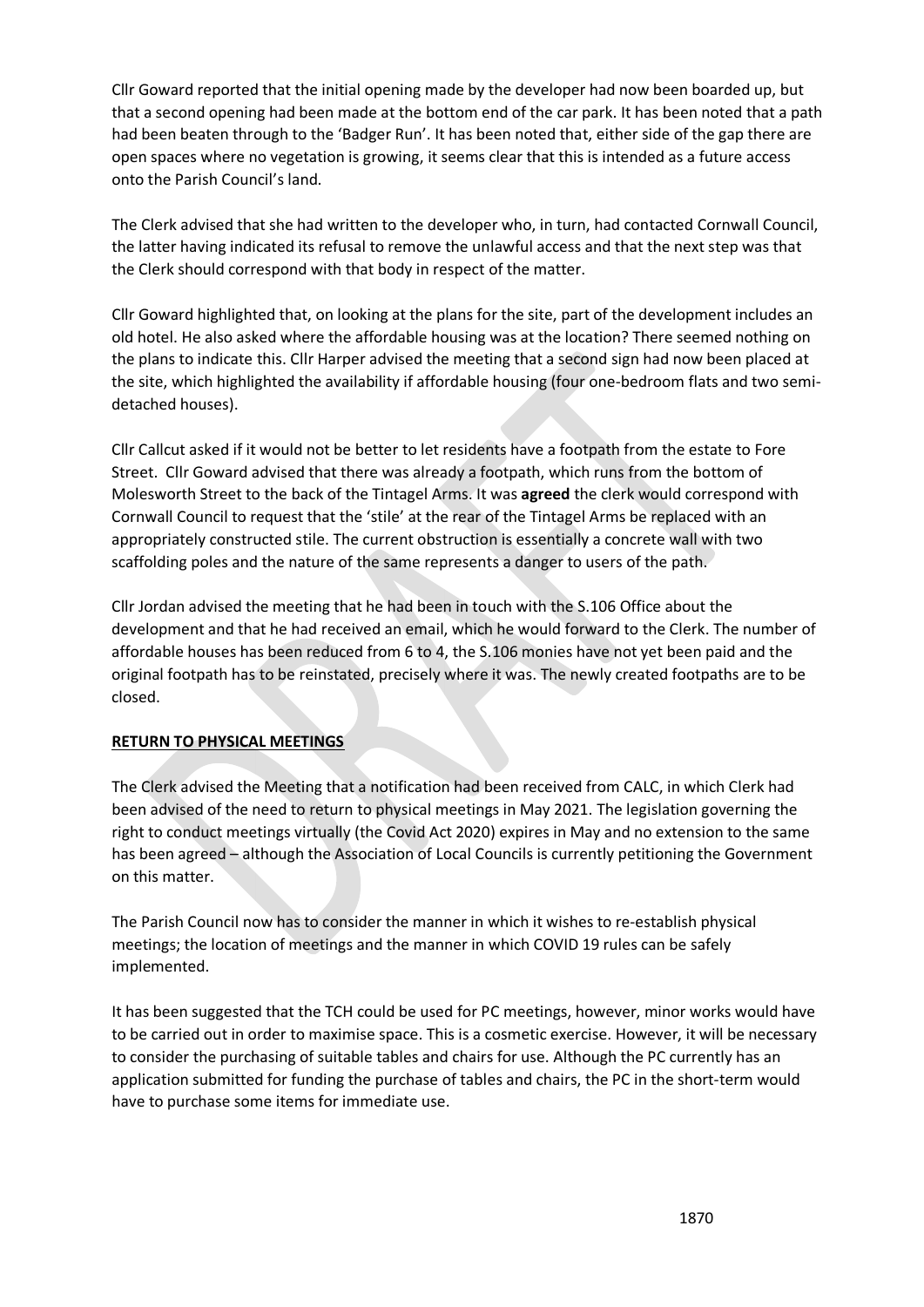It may also be advantageous to equip the building in a suitable manner, which would enable the space to be offered for hire to other groups, thereby providing the potential to maximise the potential to generate income.

Cllr Brooks advised that it would be necessary to expend some monies in order to ensure that the building could be established as a meeting venue. If it was possible to hire the facility out for a minimal cost, then it would benefit the Parish and generate income.

Cllr Goward asked if the tables and chairs in the Social Hall are the property of the Parish Council. It was suggested that the Parish Council had, in fact, paid for them. Cllr Harper advised that the 2015/16 Asset Register listed the furniture, sheds and shed contents as being Parish Council assets.

It was mooted that there may be a need to borrow some of the items.

Cllr Brooks suggested that, to prevent ill feeling, the Clerk should investigate the cost of new furniture and advise the Members of the same. The Clerk agreed with this suggestion.

# **Minute 104 – 2019/20**

**PA21/01013** - It was **proposed** by Cllr. Brooks, **seconded** by Cllr. Pearse and RESOLVED that the Clerk would obtain a quotation for the provision of a suitable number of tables and chairs, presenting the same to the Members for consideration. Unanimous. **Carried.**

**CHRISTMAS LIGHTS –** deferred to next meeting.

**TVC STOCK –** deferred to next meeting.

**TCH UPDATE** – Cllr Harper raised the matter of the removal of fixed cabinets from the TCH and requested permission for their removal, for the purpose of creating additional space.

# **Minute 105 – 2019/20**

It was **proposed** by Cllr. Brooks, **seconded** by Cllr. Dale and RESOLVED that the cabinets should be removed from the TCH Unanimous. **Carried.**

**TREVENA SQUARE PARKING** – Cllr Harper raised the matter of the time limit for parking at Trevena Square. She stated that it had been 1 hour, previously. However, once the contract with the parking enforcement company had been terminated, the lime limit sign had been removed.

Currently, there are four or five vehicles which are permanently parked in the top part of the car park, in light of the fact that there are only twelve space in that area, these vehicles are taking up nearly 50% of the same. The time limit, therefore, requires reinstatement.

The Clerk has investigated the possibility of procuring the services of a traffic management Officer. One option would be the procurement of the time of an officer, arranged through the County Council. However, this would not be a daily commitment, so the alternative is considering hiring a full-time parking enforcement officer – but that is not a cheap option.